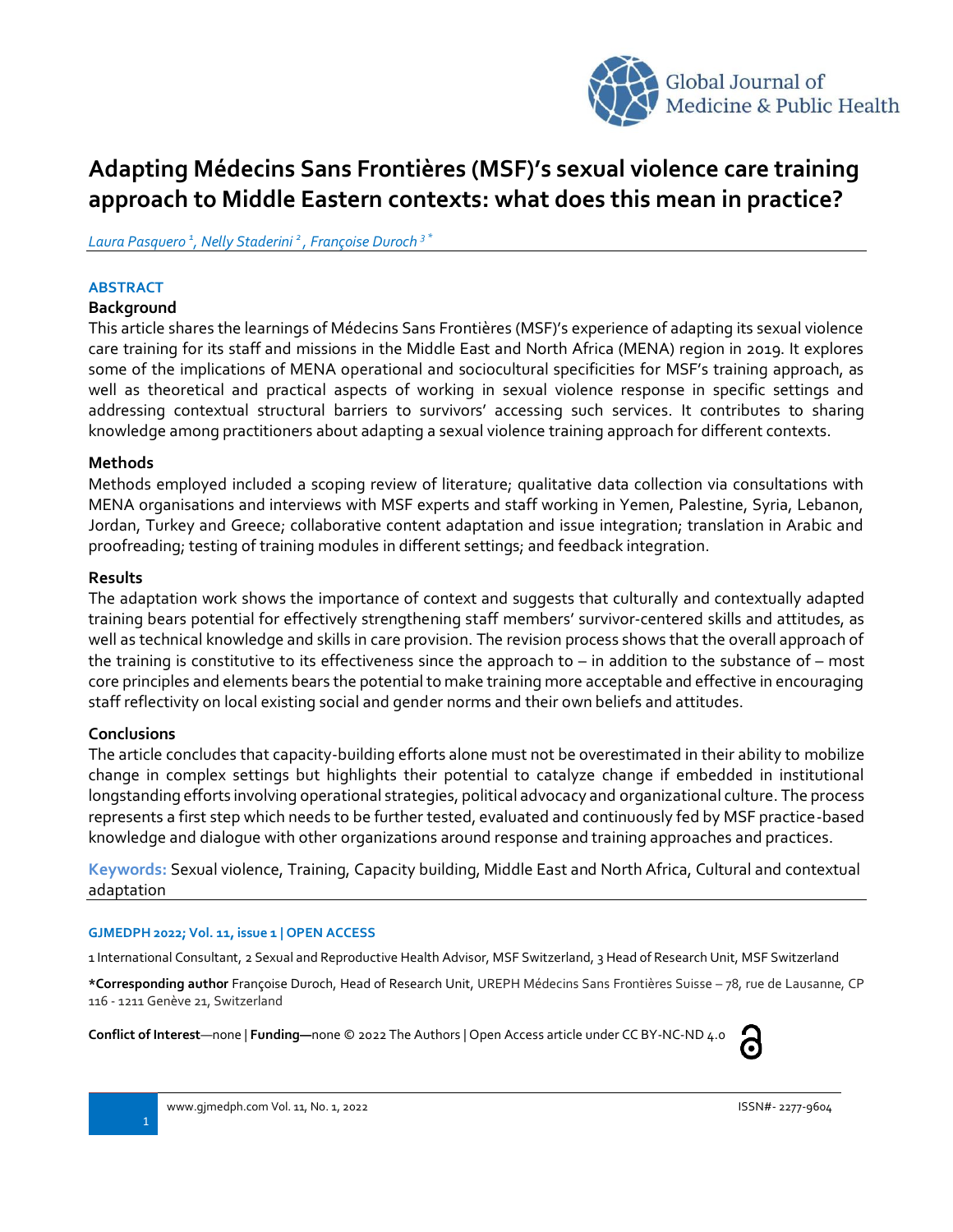#### **INTRODUCTION**

In 2021 alone, Médecins Sans Frontières (MSF) provided medical care to more than 33,000 individuals who were victims/survivors of sexual violence in numerous conflict and other humanitarian settings,<sup>1</sup> including women, girls, men and boys, and persons with diverse sexual orientations, gender identities and gender expressions (SOGIE).

Since the start of its presence in the Middle East and North Africa (MENA) region, MSF has experienced a very low uptake of its sexual violence care services in Iraq, Lebanon, Syria, Jordan, Palestine, Yemen and Turkey compared to other world settings such as countries and projects in Sub-Saharan Africa and Latin America. Today, the number of victims/survivors seeking support in MSF medical facilities remains minimal. MSF's experience and assessments in recent years show that several cultural, social, political and economic factors interact to pose particular challenges with regard to both care provision and patients' access to sexual violence medical services in the region.

The barriers to disclosure and seeking medical help for sexual violence facing victims/survivors in MENA are numerous, and partly common to those in several other contexts. Feelings of shame, guilt and fear of repercussions deter victims/survivors from reporting to medical facilities, particularly in contexts where sexual victimization and its disclosure involve high risks for the victim, such as honour killing and reexposure to violence, stigma and retraumatizing or disempowering experiences.

The normalization of violence that many women and girls experience in numerous contexts, coupled with the lack of awareness of potential medical impacts of sexual violence and of the existence of safe and confidential medical services, also reduce access significantly. Access may be further hindered by the lack of trust that survivors often have in the medical system, especially if previous experiences have not been positive and if mandatory reporting obligations – inscribed in several Middle Eastern legislations – require that medical personnel report sexual violence incidents to the authorities regardless of survivors' choice. Sometimes, the concern of many medical practitioners who may feel unprepared, unequipped or simply uncomfortable, to respond to disclosure in an appropriate manner may represent an obstacle to the creation of an enabling and supportive environment for survivors. This is common in countries where sexual violence care is not part of the medical education and where the complexities of medico-legal aspects of care may generate concerns in senior and junior staff alike.

Barriers can also be high for male survivors, including those with diverse SOGIE. The stigma associated with male-directed sexual violence is common in most MENA contexts and is embedded within and compounded by several misconceptions and prejudices that can undermine access to health services by male survivors, and identification of and response to cases by health providers<sup>2</sup>.

## *The relevance of sexual violence training for MSF professionals*

MSF's experience shows that supportive attitudes and behaviours of medical staff, along with solid knowledge and skills in care provision, are key to mitigating the numerous barriers to accessing medical services and to facilitating victims' journeys towards survival and recovery. This is why training of frontline workers has been a key strategy of intervention for MSF for several years.

Since 2004, MSF has developed multiple types of training on sexual violence care, conceived to build or improve MSF headquarters and field staff's capacity to set up and implement care provision for victims/survivors of sexual violence as well as to prompt their critical self-reflection and motivation to become proactive responders. Trainings are addressed at all staff who are directly or indirectly involved in care provision, including midwives, nurses, medical doctors, psychologists, psychosocial counsellors, social workers, health promotion staff and middle and senior managers such as project managers, medical coordinators and heads of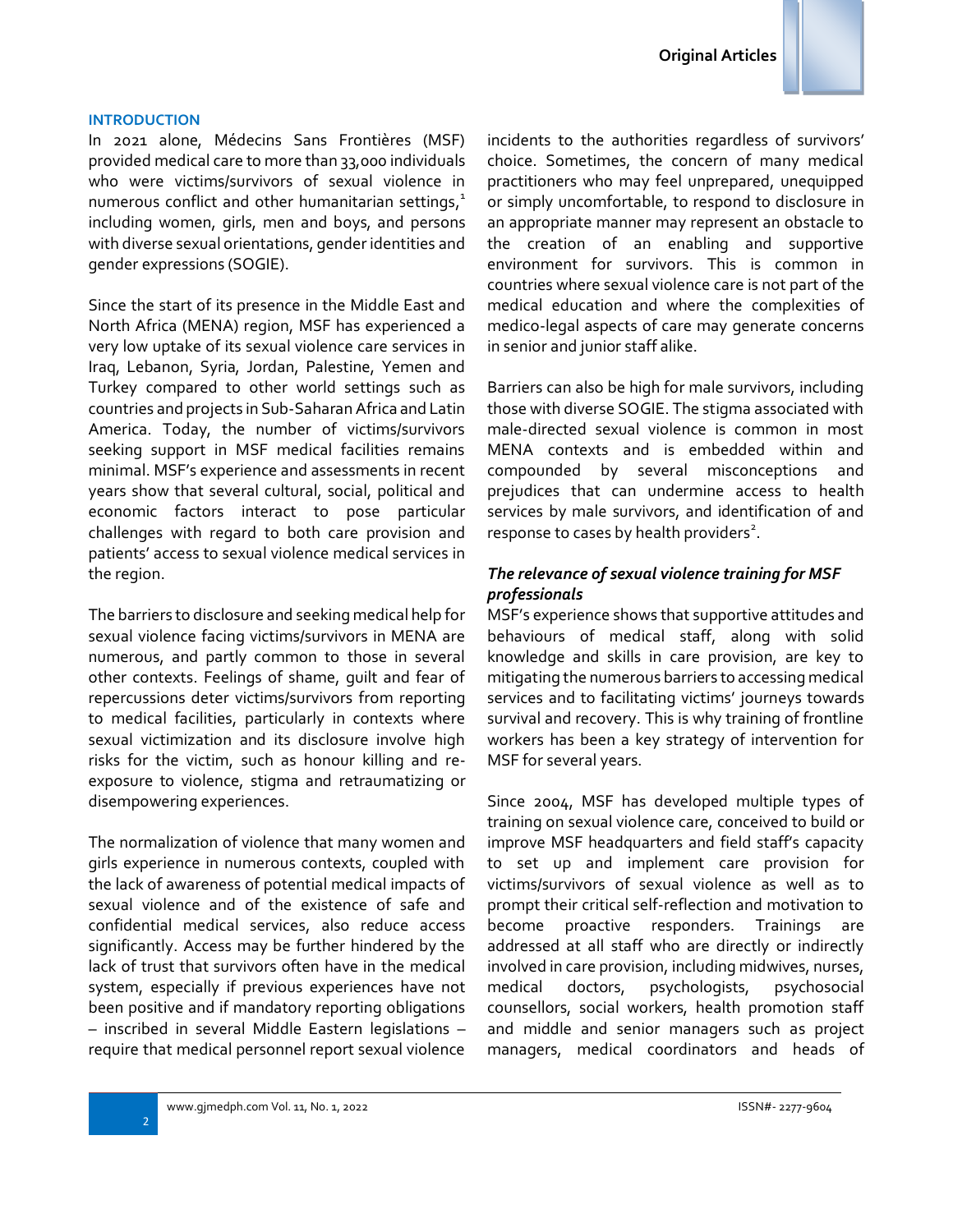

mission. The training programme walks trainees through key principles, operational guidance and available tools and resources for every stage of the project cycle. The training is divided into five thematic blocks which address core aspects related to: understanding sexual violence, strategies for addressing sexual violence care related needs, preparation of projects and structures, provision of care, and evaluation and programme improvement.

A training toolkit for facilitators has been developed by MSF, based on documents and tools available, and selected material from other organizations which were, where necessary, adapted to MSF's needs. The training methodology is focused on developing practical skills and uses case studies, simulations, group exercises, video screenings and group discussions.

## *Rationale for adaptation work*

The low number of sexual violence patients seeking care in MSF programmes in the MENA region led the organization to embark on a general critical selfreflection about the effectiveness of MSF's overall approach to sexual violence care in the MENA contexts.<sup>a</sup> Reflections revolved mainly around issues of operational strategies, including institutional partnerships with health authorities and collaboration with other actors, but also involved a more internal questioning of MSF teams' understanding of and approach to the complexities of the sociocultural realities and legal frameworks surrounding sexual violence in MENA settings. In this context, a number of sexual violence context assessments by the organization in the MENA region in recent years shed light on the need to invest more in training of national and international staff working in all the MENA missions. At the same time staff were encouraged to question the adequacy of the existing sexual violence training approach to this diverse region, including content, resources, thematic focus areas, and language and discourse. A critical group of managers and implementers started questioning whether MSF sexual violence care training, originally and predominantly developed around programmes' needs

in several African and predominantly rural contexts, could be valid for training in other sociocultural contexts. A will slowly emerged, within MSF operational and learning departments, to better analyze the dissonance that could arise from the application of the existing training approach in the MENA contexts.

This self-reflection process eventually prompted MSF to pilot a localization and adaptation exercise of its sexual violence care training to the MENA region, which ultimately led to the development of a separate training toolkit. The inception concept for the review posited a number of hypotheses:

- 1) Addressing, in the training, the specific barriers that legal frameworks and contextual socio-cultural norms in MENA contexts often pose to victims/survivors' ability to disclose and access treatment is likely to improve MSF staff's awareness, knowledge, attitudes and professional skills in service set-up, patient care provision and community engagement;
- 2) Adapting the training to the legal framework of each of the various MENA countries is likely to contribute to mitigating staff's concerns about and challenges related to the medicolegal aspects of sexual violence care, as well as strengthen their ability to learn how to apply legal requirements to the care for victims/survivors, recognize and handle potentially complex cases;
- 3) Developing culturally adequate and contextually relevant narratives, approaches, language and imageries into modules' content, material and audio-visual tools specific to the MENA region will help mirror trainees' experience, facilitate discussions on sensitive issues, and provide field projects with adapted tools;
- 4) Translating training resources in Arabic is likely to ensure a wider reach of Arabicspeaking participants, a better understanding of concepts and contents by trainees, and a wider use of these resources on projects.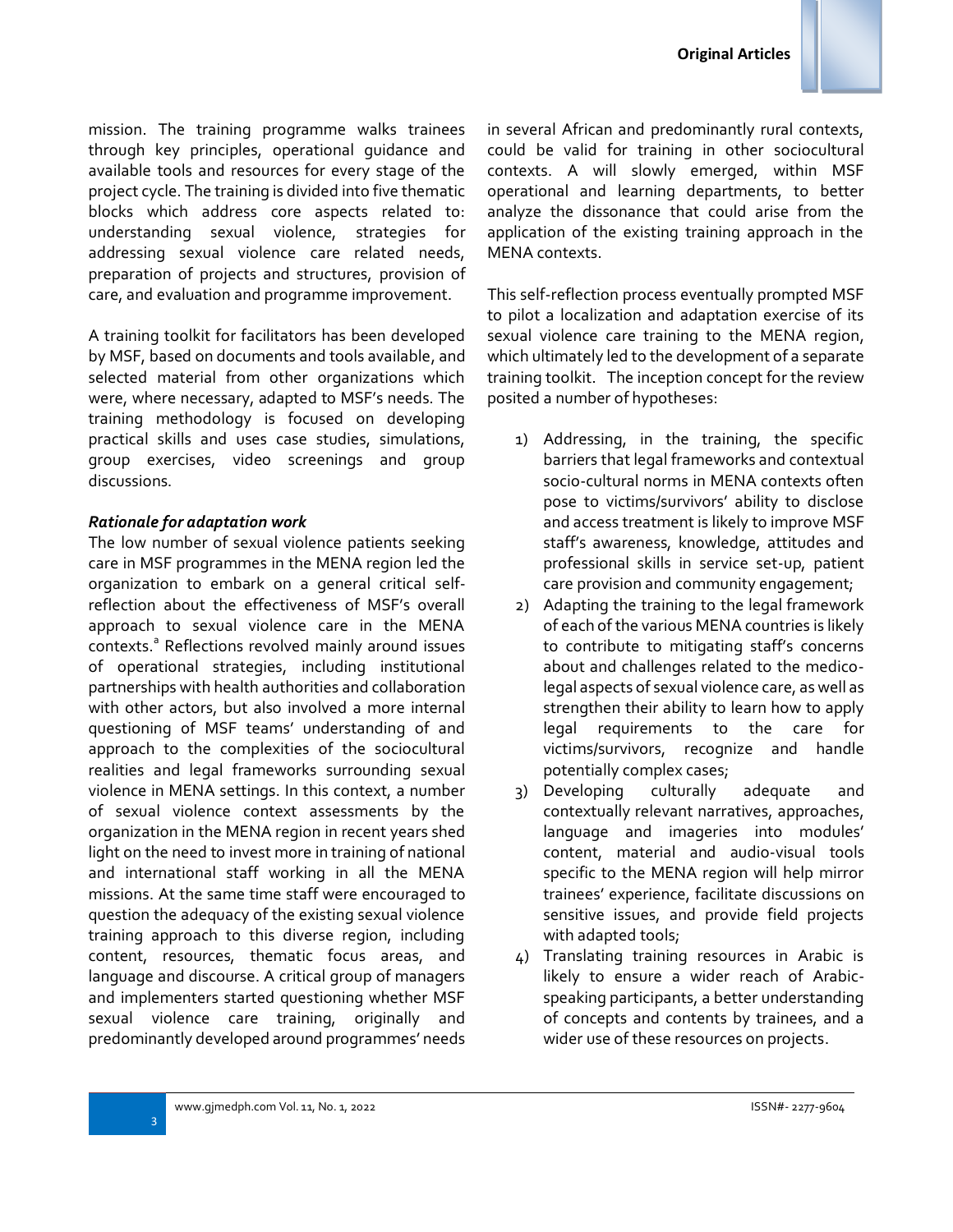#### **METHODS AND MATERIALS**

The adaptation work was carried out during an overall period of five months, from February to June 2019. The MENA toolkit was the product of a collective effort and was carried out with the direct involvement and inputs from 35 MSF staff and thematic and regional experts from field missions and headquarters, and benefitted from the advice of representatives of ten organisations from the MENA region<sup>b</sup>. The revision team, constituted by three sexual violence care implementers, sought collaboration with field and headquarters staff from different departments – operations, medical including mental health, legal and health promotion – and ensured that the voices and experiences of field staff working on missions in MENA countries were central throughout the process. The methodology involved the following five stages:

#### *Stage 1: Scoping review of literature*

A non-systematic review of specific literature and resources from the MENA region was conducted based on MENA experts' advice and sourced from journal articles, guidelines, grey literature reports and publications from international and national organizations and NGOs. Inclusion criteria included literature focused on the MENA region or by MENA authors or organizations. The search focused on sexual and gender-based violence (SGBV) prevention and response programming, social norms and societal attitudes around SGBV, gender, sexuality and mental health. The findings from the literature review oriented the identification of the key areas and topics in the toolkit that needed specific adaptation and/or development and on which qualitative data collection was going to focus. The desk review also involved identification of training tools and resources from other organizations working in the MENA region. A specific tool was designed to assess and rate the adequacy of identified external training resources for MSF's training scope, objectives and operational role.

#### *Stage 2: Qualitative data collection*

4

Qualitative data collection was achieved through consultations with key MSF staff from headquarters and field missions<sup>c</sup> currently working in Yemen, Palestine, Syria, Lebanon, Jordan and Turkey. Staff from the mission in Greece were also included, since the majority of the populations assisted in MSF's projects in Greece come from the MENA region. Semistructured interviews focused on issues around staff's understanding of sexual violence, including root causes and contributing factors; societal attitudes towards SGBV, victimhood and survival and the underlying gender and power relations; perceived barriers and enablers to access to medical care by survivors; concerns and suggestions about service provision, community engagement and collaboration with other actors; specificities of translating and interpreting during sexual violence medical consultations and challenges of working with translators and cultural mediators. Interviews with Arabic-speaking staff also focused on specific terminology around sexual violence used by the staff and the community in every country and sub-context and the sensitivities around each term. It was particularly important to involve female and male MSF staff who had consistent experience in sexual violence care provision or project management in a variety of MENA contexts.

Consultations were also carried out with ten practitioners from local NGOs based in the MENA region and working in the areas of gender, SGBV prevention and response, child protection and mental health. Priority went to organizations MSF had ongoing contacts or field collaboration with. The main goal of these consultations was to better understand organizations' models of work and approaches to addressing sensitive issues, taboo and stigma in areas such as survivors' support, community engagement work, programme set-up, and staff training and supervision. An analysis of these organizations' training approaches and tools was also carried out during interviews. Some interviewees agreed to share manuals and material they routinely use in the training of their staff.

#### *Stage 3: Adaptation of content or issue integration*

Findings from the literature review, qualitative data collection and training tools analysis oriented the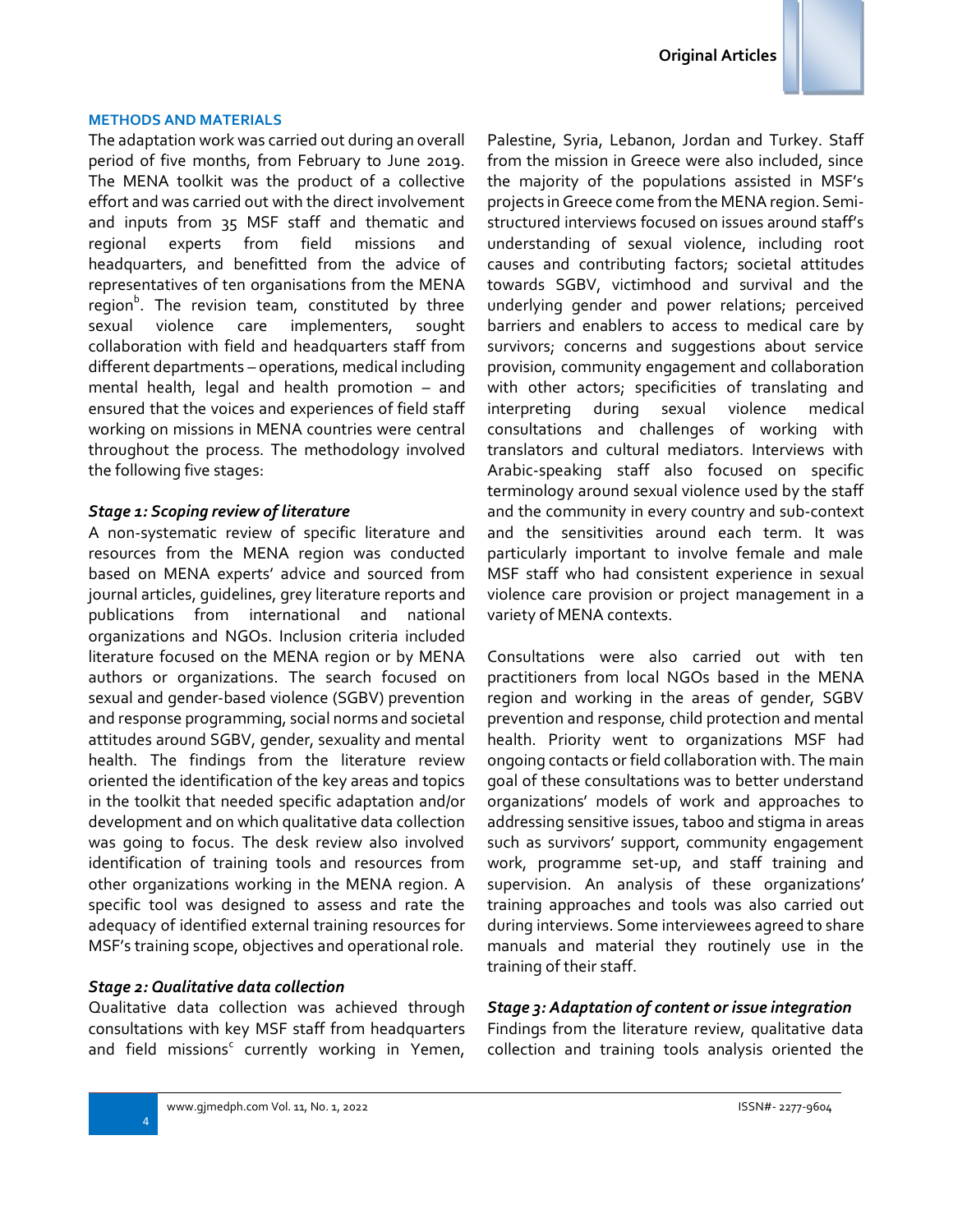actual review and adaptation of MSF training modules' content, including lesson plans, presentations, facilitators' guide, handouts and further resources. The depth and type of content review varied from small adaptations of existing modules – where the content remained the same but the approach to how topics were addressed was reviewed – to the development of new topics which were not included in the original training programme. With organizations' permission, a number of training tools such as video resources, manuals, exercises and other material developed by other international and national organisations were also included as part of the training material and further resources. A balance was constantly sought between openness to innovation and basic alignment with MSF's core concepts, messages and priority focuses, in order to minimize the risk of inconsistency.

#### *Stage 4: Translation and proofreading in Arabic*

Once the content adaptation was completed, the material was submitted for English-to-Arabic translation. The goal was to constitute a bilingual English-Arabic toolkit which could be used by English and Arabic-speaking facilitators alike for training addressed at Arabic- or mixed Arabic-English speaking groups of trainees. Three proofreading rounds were undertaken following the translation, in line with recommendations from other organizations, to ensure that the Arabic terms employed were understandable in different MENA areas.

A first proofreading was provided by a senior MSF medical certified translator based in Jordan, a second one by an MSF translator based in Iraq, along with two Arabic mother tongue mental health staff members for mental health resources. A third and final proofreading was carried out by an experienced sexual violence responder from the region and with solid experience in several MENA countries. Since she had not been directly involved in the revision process, her expert external look on the final product proved very useful to test the conceptual fluidity as well as the cultural adequacy of language and approach to sensitive topics.

#### *Stage 5: Testing of the modules*

The adapted toolkit was tested in two five-day field trainings in two different regions in Iraq (one in Mosul, Ninewa and one in Sinuni, Sinjar) and some modules were also tested in shorter trainings delivered to national staff in Palestine, Yemen and Turkey as well as in Sudan<sup>d</sup>. These trainings received feedback from trainers and participants, which was subsequently analysed and, where necessary, incorporated into the toolkit. Feedback from trainees was aimed at collecting opinions and suggestions about training content, approach, tools and language measured against the criteria of clarity, sociocultural sensitivity, correctness and preciseness. This encouraged interviewees to suggest terminology specific to their country, region and/or community. A feedback questionnaire and a guidance document were developed to support facilitators collecting feedback from trainees in the context of semi-structured individual interviews. The reviewed toolkit was submitted to MSF's reproductive health and sexual violence care working group – an internal decisionmaking platform – on sexual violence programming, and was finally approved.

#### *Limitations of the study*

The review has several limitations. The main one regards the lack of survivors' voices to inform the review, mainly due to the minimal presence of sexual violence survivors in MSF patient cohorts in the MENA region. While MSF sexual violence services' poor uptake in the MENA contexts itself prompted the review exercise, the fact that the review was not based on survivors' opinions, experience, feedback nor on MSF staff's significant experience in patient care in the region makes the review *de facto* not survivor informed. Methodologically, the literature review was not systematic and was conducted almost solely in English, which limited the findings that could have been achieved through a wider search.

Some limitations were also related to the coordination team. Only one of the review coordination team was from the MENA region and an Arabic native speaker. This left room for improvement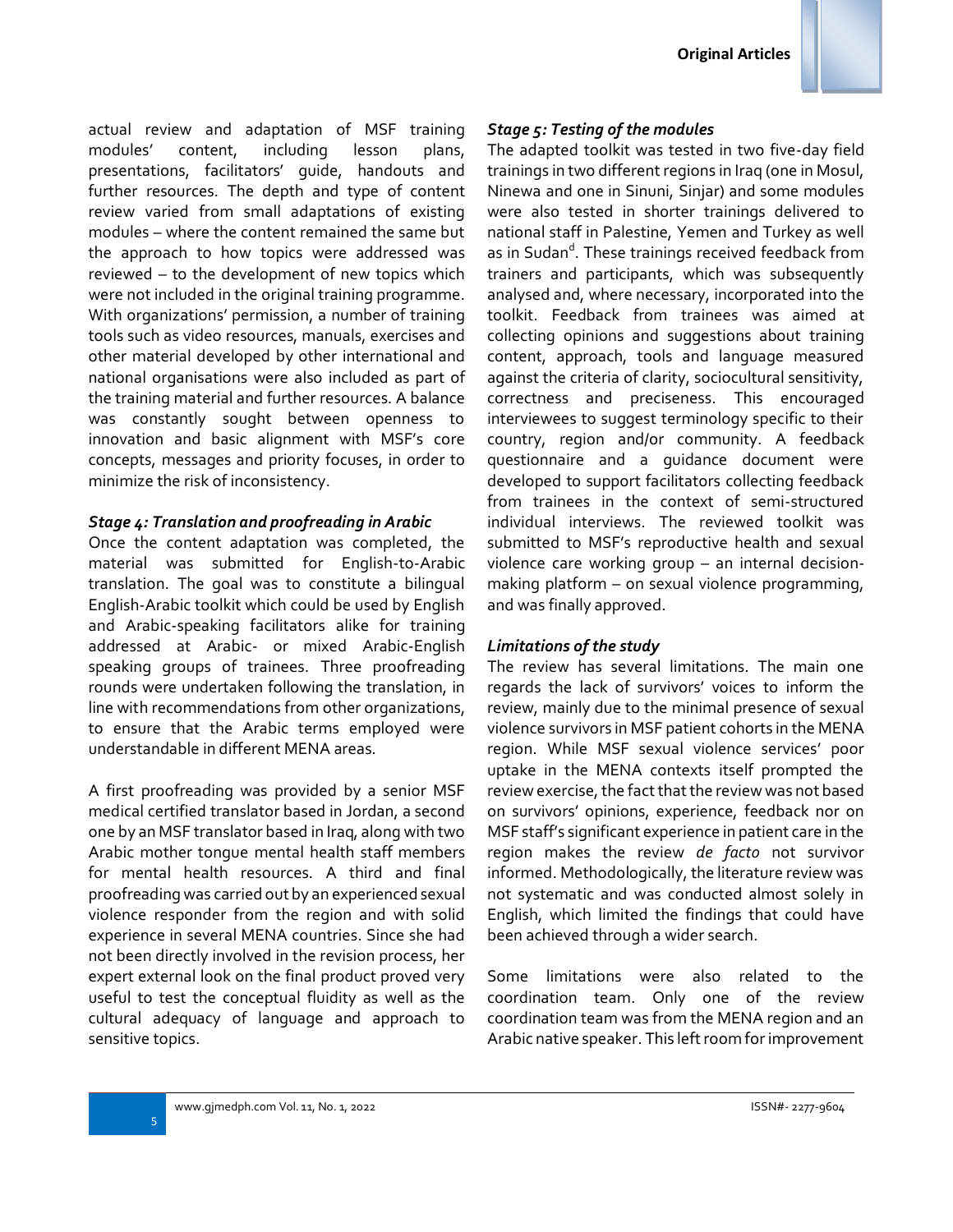

in terms of specific cultural and linguistic competence. Capacity was also an issue, since none of the members were fully dedicated to the revision work; all of them worked on the revision while attending to other tasks and responsibilities related to their respective positions. This diluted the efforts over a longer period of time and did not optimize the resources involved. Due to contractual and organizational reasons, the testing phase was neither structured nor followed by the same team that carried out the revision. This limited consistency in the follow-up collection and integration and did not allow for a more thorough monitoring and evaluation of the testing phase.

Moreover, a number of challenges such as access, partnership, capacity and data availability led the revision exercise to be focused more predominantly on some MENA countries where MSF is present (such as Iraq, Lebanon and Jordan), less on others (such as Yemen, Palestine or Syria), and not at all on other countries in Northern Africa such as Egypt and Libya, which inevitably resulted in some imbalances and biases in the sociocultural representation and analysis of a vastly diverse region.

Finally, due to operational reasons also linked to the global COVID-19 pandemic, a formal evaluation of the revised training's impact on staff knowledge, attitude, capacity and performance in different countries and settings is pending.

## **DISCUSSION**

Analysis of the results led to a number of adaptations to the existing material. The main adaptations are listed below and discussed in turn.

## *Introducing the topic: graduality, professionalism*

The revision showed that a sensitive and gradual approach to the topic of addressing sexual violence is needed to bring audiences with diverse cultural, social and religious backgrounds into the same training space. The revised training recommends expanding the welcome session to take the time to slowly establish a respectful, non-judgmental classroom where all opinions are taken into account. Facilitators are invited to put particular emphasis on confidentiality, non-judgment and safety for all participants. MSF staff and other practitioners from the MENA regions recommended to slow down the rhythm of the introductory sessions and pause more often than facilitators would normally do in the original training<sup>e</sup>. It was also noted that it is crucial for the opening session to acknowledge and address trainees' potential concerns and anxieties about discussing the issue in class with other participants, and emphasize the existence of a safe training space, where participants can explore both their beliefs and new ideas about SGBV in a supportive learning environment, in confidence. This session also needs to clarify that the training is aimed at building professional skills and knowledge and defining participants' roles and duties as MSF staff in responding to sexual violence. Bringing this professional lens from the start helps to reassure people and establish a common ground and clear boundaries: during the training, participants will explore their beliefs and opinions about the subject of sexual violence while building critical capacity to comply with their professional obligations as members of a humanitarian medical organization.

## *Unpacking sociocultural norms and addressing stigma and taboo*

The revised training attempts to unpack social and gender norms surrounding sexual and gender-based violence and its impacts on staff perceptions of and attitudes towards violence perpetration and victimization. Patient-centered principles such as non-judgment, confidentiality and compassionate, empathic response to disclosures are particularly reinforced throughout the training through specific interactive exercises, role play, simulations and group discussions to ensure MSF personnel's role in supporting survivors is clarified and practiced. While exercises allowing participants to critically explore norms and stereotypes surrounding sexual violence and victims/survivors is common to the standard training, the revised training puts a particular emphasis on exploring contextual commonly-held assumptions, and analyzing local meanings of key notions such as 'consent', 'family honour' and 'stigma' to gradually establish a common understanding.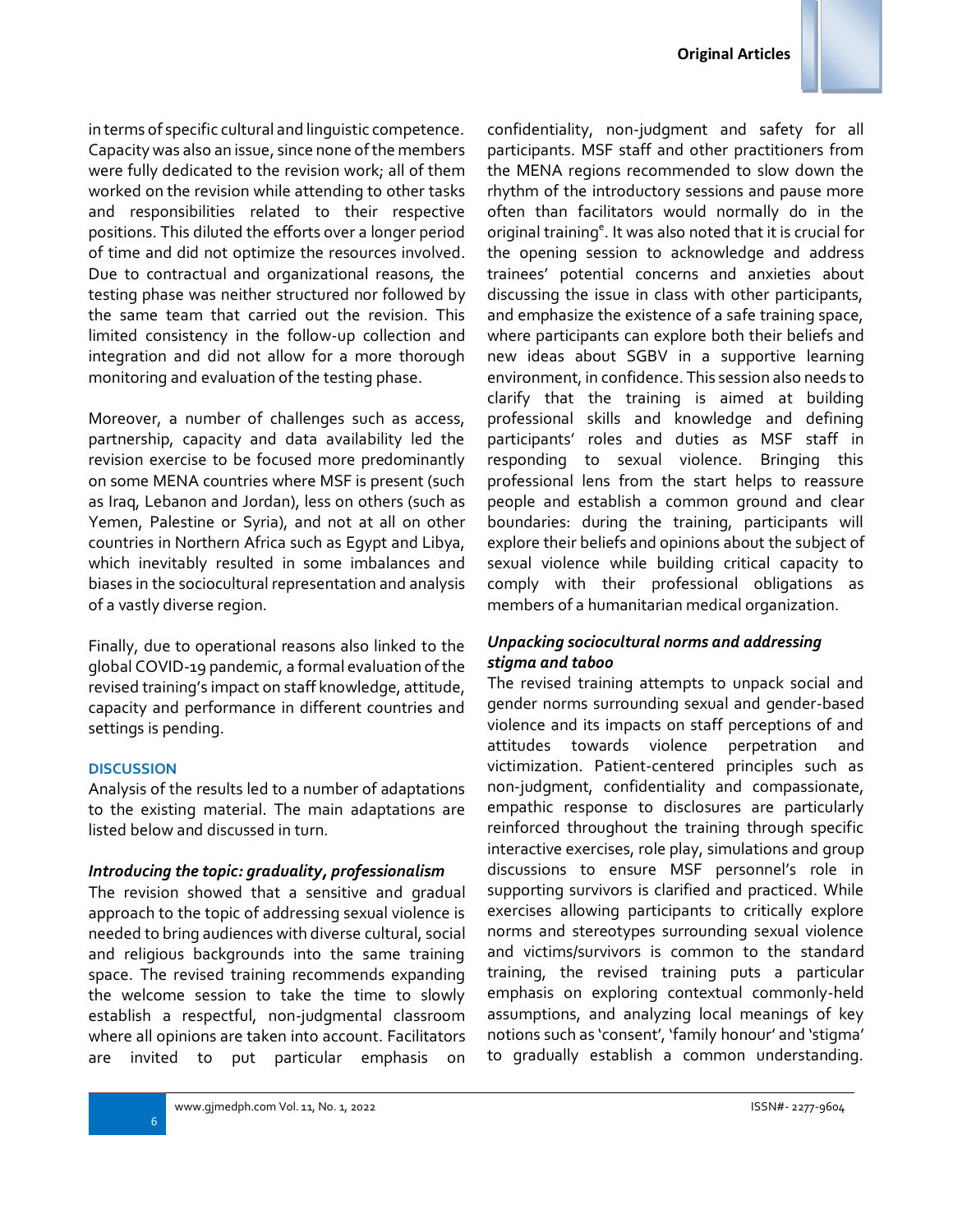

#### *Topic integration*

A new sub-module of the session on mental health and psychosocial support explores the issue of stigma around psychological distress, mental illness, and psychological and psychiatric services that exists in various MENA contexts<sup>3-5</sup> as well as MSF personnel's role and duty to mitigate or address it in the context of sexual violence care provision.

A sub-module on the practice of so-called 'virginity testing' was also developed, to explore the myths and realities around 'virginity examinations' as well as clarifying MSF requirement of medical staff to refuse to engage in this practice. Emphasis is put on the harmful impacts of the practice and on its lack of scientific merit or clinical indication $6 - 9$ .

A new module on working with interpreters and cultural mediators focuses on emerging practices in this area and provides clear guidance and practical tools for both interpreters and field staff working with them, to increase the quality of translations, and mitigate the risks and impacts of potential misunderstandings or cultural biases related to sexual violence in the MENA region<sup>10</sup>. A document with definitions in both English and Arabic of key sexual violence-related terms mostly used during medical consultations was also developed for interpreters and medical practitioners, to ensure accurate translation of key terminology.

Reference to sexual violence against men and boys in the context of some MENA settings has also been mainstreamed throughout the toolkit, with a particular emphasis being put on analyzing masculinities and gender norms and the specific barriers male survivors face in seeking medical services. MENA-specific literature and audiovisual materials on the issue were among the resources  $11-15$ .

### *Managing medico-legal aspects of sexual violence care in the MENA*

The revised medico-legal module walks trainees through the main legal mechanisms that may pose barriers to free and confidential access to medical care for victims/survivors in the MENA contexts. The medico-legal assessment conducted by MSF International legal department in three MENA countries allowed for in-depth illustration of countryspecific elements and realities. A number of contextrelevant case studies aim at strengthening trainees' ability to apply legal requirements to the care for sexual violence victims/survivors and how to recognize and handle potentially complex cases. Case studies put trainees in front of contextually relevant situations they might face, involving issues such as: responding to a request to perform a 'virginity test' on a child survivor, ensuring strict medical confidentiality in complex situations, and practicing decision-making around mandatory reporting in line with the core principles of survivor-centered care. The toolkit also includes a detailed guidance document developed for facilitators on the steps to follow to best prepare and localize the medico-legal session, with the support of the MSF international legal department.

## *Contextual adaptation of images and audio-visual resources*

The revised toolkit uses images, artwork and audiovisual material which better reflect local MENA communities, avoiding cultural sensitivities and stereotyping, and replace the predominance of Africacentered visual language of the original MSF training toolkit. In selecting the photographs and images for the training presentations and handouts, attention was given to portray the diversity of the MENA region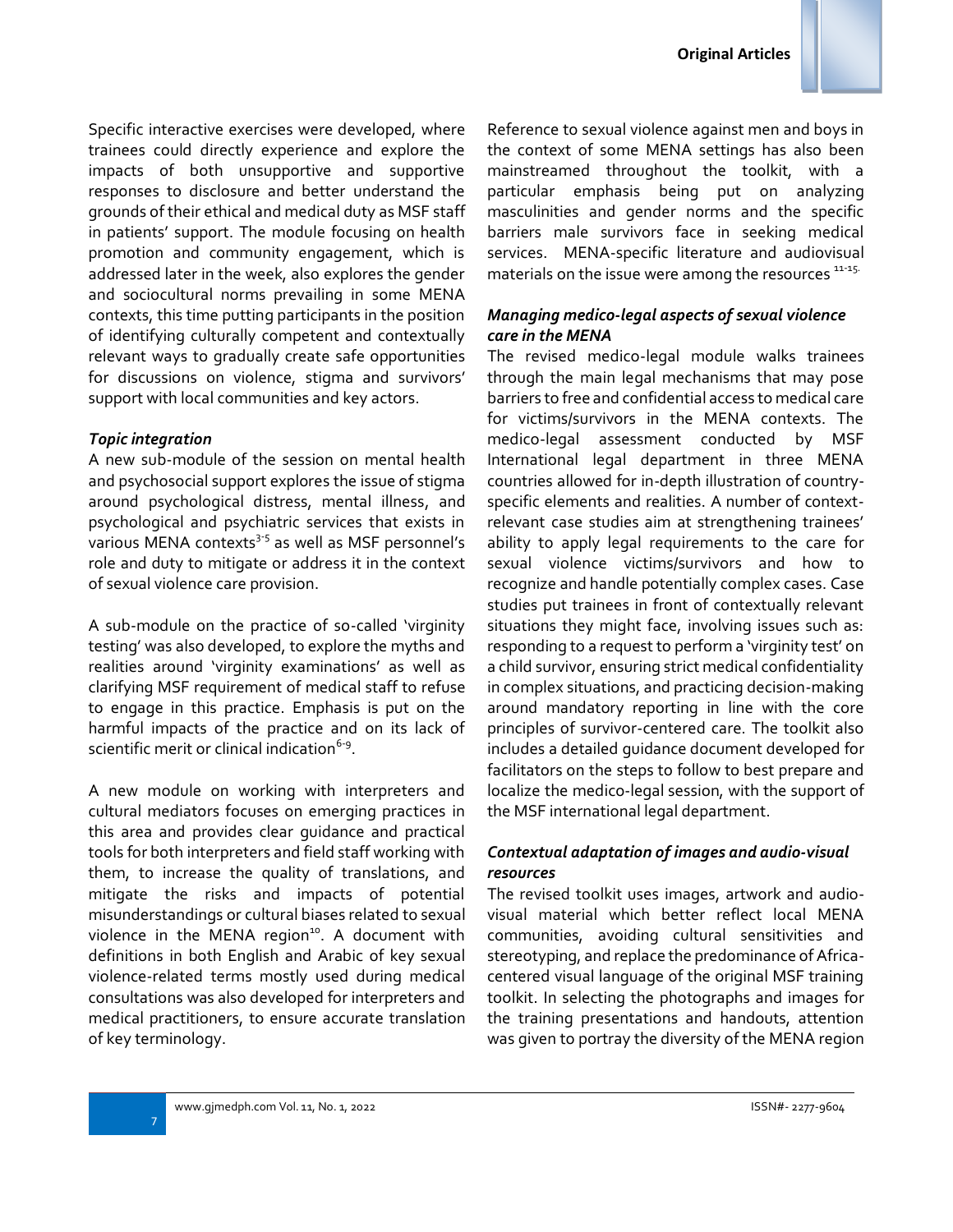and avoid simplistic stereotyping, e.g. by including images of distinguished styles of clothing for men and women. As per audiovisual resources, some existing adapted resources from other organizations were introduced. For example, the medical consultation video by the International Rescue Committee (IRC), usually screened during the medical module, was replaced by the IRC's adapted version of the same video for Arabic settings $^{16}$ .

Models of culturally adapted tools developed on MSF missions are also provided in the training toolkit, including posters, scripts for information and sensitization sessions with communities, and storyboards for storytelling sessions with children. One animation video produced by a European NGO was also included, which focuses on the benefits of accessing care and support by women and girl survivors of violence in migration settings $^{17}$ .

#### *Challenges and opportunities*

The thoroughness of the multiple and multi-level barriers to ensuring access to safe and confidential sexual violence responses in many MENA contexts call for long-term commitments and dedication by MSF teams, along with profound and structural efforts, of which training is only one component.

A training adaptation can be a meaningful contribution to strengthening providers' skills, capacities and reflexivity but training approaches and tools should certainly not be regarded as a readymade solution to the complexities in, or of providers' practice in, the MENA realities. These require structural and long-term efforts, as they are partly – and will remain – out of MSF teams' control.

At programming level, training needs to be one of the components of a wider whole-of-mission approach to sexual violence prevention and response. This includes, for example, meaningful partnerships with local women's groups and medical and humanitarian organizations, which is crucial to patients' access to comprehensive support and can be a vector for collective growth and joint political advocacy. Partnership with and support to health authorities in sexual violence response is key for the sustainability of responses and for ensuring that survivor-centred care is embedded in national policies, protocols, practices and specialized service delivery. Staff training efforts need also to be matched by longer-term professional support and supervision and day-to-day, whole-ofmission institutional policies and approach to staff growth, well-being and empowerment.

This comprehensive long-term engagement can prove challenging, especially in light of MSF staff's and mission's competing priorities in emergency settings and the short- to medium-term nature of some MSF interventions. Moreover, challenges remain high around ensuring protection responses to survivors. Tensions often emerge between an emphasis on the need for staff to create entry points in medical services and the common inability to offer survivor physical protection options in a context that often remains not survivor friendly.

While training alone is obviously not enough to address the complexities of care provision and access, it can constitute a strategic entry point and an opportunity to build on. In MSF's experience, this work on training adaptation was able to catalyze internal attention and foster discussions on the complexities of these issues among teams and departments across MSF programmes and headquarters. This emergence of critical reflexivity across teams and departments is to be acknowledged as a potential engine for further action.

This adaptation also provided the opportunity to better unpack and address certain topics, aspects and resources, which can be applicable across other contexts. Beyond its explicit focus on the MENA region, the localized training toolkit can inform training efforts in other countries, including non-MENA contexts, where MSF responds to medical needs of populations coming from the MENA region – in countries such as Greece and Italy – and other contexts where similar social norms around gender, sexuality and sexual violence exist.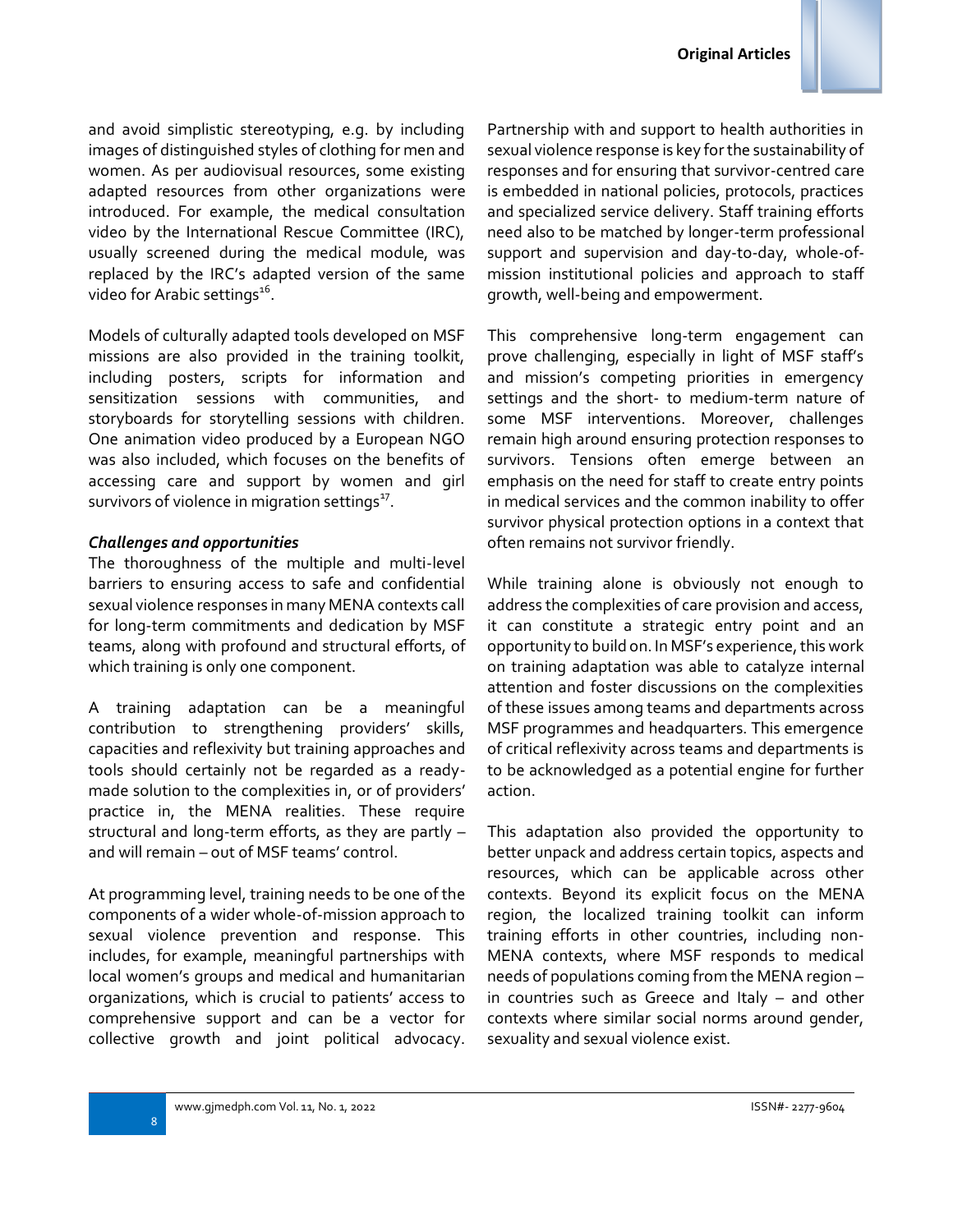#### **CONCLUSION**

This article has explored some of the implications of MENA sociocultural specificities for MSF sexual violence training approach, as well as theoretical and practical aspects of working in sexual violence medical response. The review process and outputs, whilst by no means exhaustive, show the importance of context and the difficulties and challenges inherent in applying mainstream approaches in specific settings.

The review shows findings which are partial, tentative and which need a formal evaluation and repeated trials and iterative adaptations. The process represents, therefore, a first step which needs to be further tested, evaluated and continuously fed by MSF practice-based knowledge and dialogue with other organizations around response and training approaches and practices.

This first revision exercise highlighted that the overall approach of the training is constitutive to its effectiveness. By adopting a gradual approach into a self-exploration of commonly held assumptions and beliefs around sexual violence perpetration and victimization, the training attempts at 'meeting participants where they are' while, at the same time, equipping them to become agents of positive change for their respective teams, services and communities. While some ad-hoc topic and resource integration

built added value in the toolkit, the core changes regarded the *approach to* rather than *the substance* of most core principles and elements, with an emphasis on challenging assumptions underlying social and gender norms around sexual violence.

The complexities related to an effective, culturally adequate and contextually relevant sexual violence care implementation, and the structural challenges and barriers to survivors' care in several MENA contexts, suggest that training and tools must not be overestimated in their ability to mobilize change. However, while context-related complexities and challenges need to be acknowledged, it is important that they do not translate into a reason for deferring long-term commitment, and rather prompt longstanding efforts involving capacity-building along with operational strategies, political advocacy, organizational culture and continued reflexivity.

#### *Acknowledgements*

Our thanks go to: Monica Rull (MSF Switzerland), Iza Ciglenecki (MSF Switzerland), Amy Mavor (MSF Switzerland), Angie Carrascal (MSF Spain), Arantza Abril (formerly MSF Spain), all MSF staff involved in this adaptation work and all the individuals and organizations who shared their time, expertise and resources with us.

#### **REFERENCES**

- 1. Duroch, F., Schulte-Hillen, C. (2014). Care for victims of sexual violence, an organization pushed to its limits: The case of Médecins Sans Frontières. *International Review of the Red Cross* (2014), 96 (894), 601–624. [https://international](https://international-review.icrc.org/sites/default/files/irrc-894-duroch-schulte-hillen.pdf)[review.icrc.org/sites/default/files/irrc-894-duroch-schulte](https://international-review.icrc.org/sites/default/files/irrc-894-duroch-schulte-hillen.pdf)[hillen.pdf](https://international-review.icrc.org/sites/default/files/irrc-894-duroch-schulte-hillen.pdf)
- 2. Kiss, L., et al (2020) Male & LGBT survivors of sexual violence in conflict situations: a realist review of health interventions in low- and middle-income countries. *Confl Health 14:11*
- 3. Dardan, L. A. et al. (2015). The stigma of mental illness in Arab families: a concept analysis*. Journal of Psychiatric and Mental Health Nursing, 22*, 668–679. <https://doi.org/10.1111/jpm.12237>
- 4. Hassan, G. et al. (2015). Culture, Context and the Mental Health and Psychosocial Wellbeing of Syrians: A Review for Mental Health and Psychosocial Support staff working with Syrians Affected by Armed Conflict. UNHCR.

[https://www.unhcr.org/protection/health/55f6b90f9/culture](https://www.unhcr.org/protection/health/55f6b90f9/culture-context-mental-health-psychosocial-wellbeing-syrians-review-mental.html)[context-mental-health-psychosocial-wellbeing-syrians](https://www.unhcr.org/protection/health/55f6b90f9/culture-context-mental-health-psychosocial-wellbeing-syrians-review-mental.html)[review-mental.html](https://www.unhcr.org/protection/health/55f6b90f9/culture-context-mental-health-psychosocial-wellbeing-syrians-review-mental.html) 

- 5. Zolezzi, M. et al. (2018). Stigma associated with mental illness and its treatment in the Arab culture: A systematic review. International Journal of Social Psychiatry, Vol. 64, issue 6, 597–609[. https://doi.org/10.1177/0020764018789200](https://doi.org/10.1177/0020764018789200)
- 6. International Rescue Committee (2018). Myths surrounding virginity, A guide for service providers. Mishori, R. et al. (2019)[. http://ccsas.iawg.net/](http://ccsas.iawg.net/)
- 7. International Rescue Committee (2018). Myths surrounding virginity, A guide for service providers. [https://www.igwg.org/wp-](https://www.igwg.org/wp-content/uploads/2018/03/VirginityBooklet-20180116.pdf)
- [content/uploads/2018/03/VirginityBooklet-20180116.pdf](https://www.igwg.org/wp-content/uploads/2018/03/VirginityBooklet-20180116.pdf) 8. Mishori, R. et al. (2019). The little tissue that couldn't – dispelling myths about the Hymen's role in determining